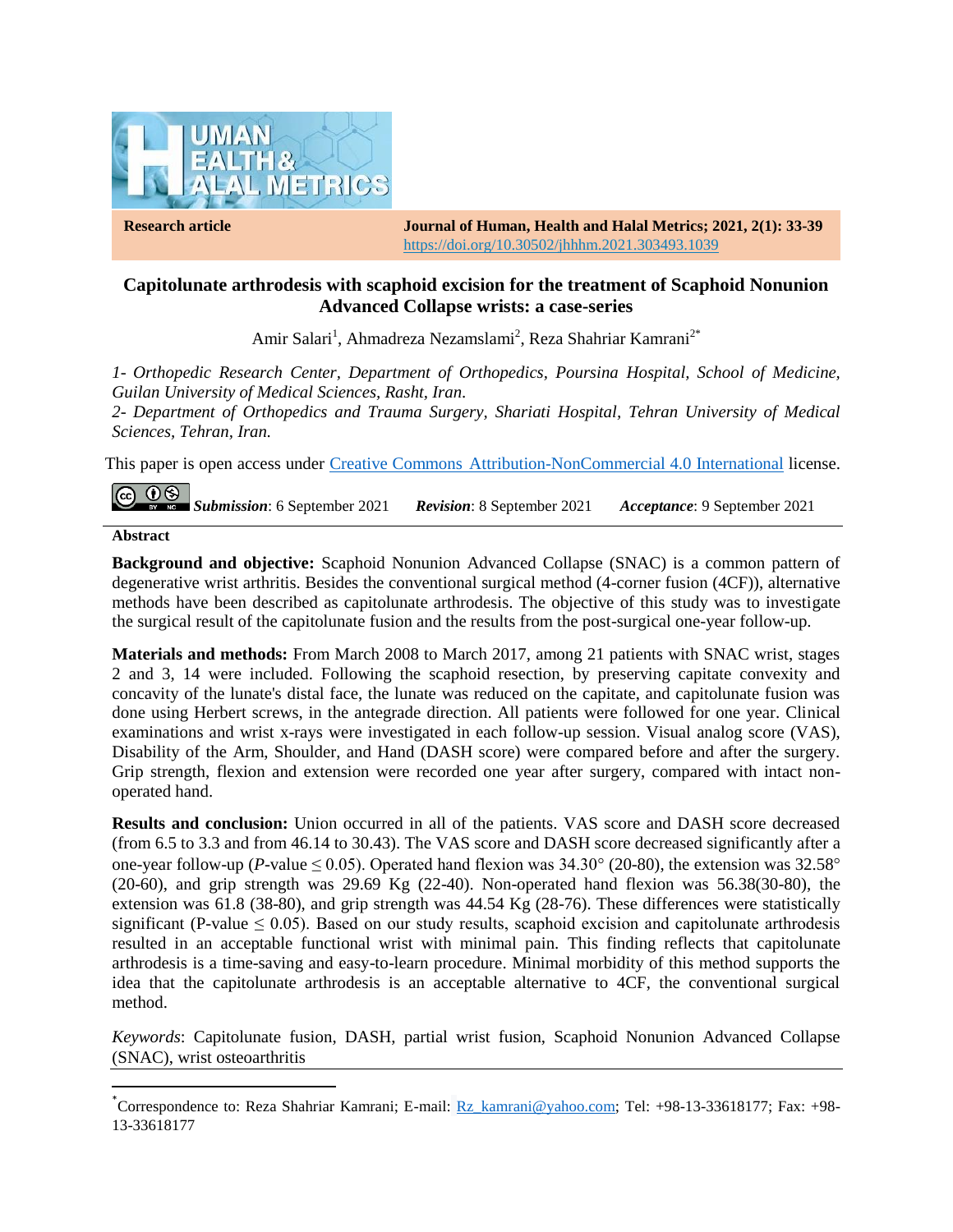Scaphoid Nonunion Advanced Collapse (SNAC) is a common cause of developing degenerative wrist arthritis [1]. Pain and daily activity disturbance may occur due to this phenomenon, indicating an alarm for surgical intervention. The diagnosis is made by accurate history, physical examination, and wrist x-rays. Once the diagnosis is confirmed, surgery is indicated. Different surgical methods have been described, but the conventional surgical approach has been four-corner fusion, the fusion of capitate, hamate, lunate, and triquetrum fusion (4CF). Capitolunate arthrodesis, known as a limited intercarpal fusion with the removal of arthritic changes, emerged as an acceptable method [2]. Recent studies have indicated successful results of this method [3-7]. The objective of our study was to investigate the surgical result of the capitolunate fusion and the results from the postsurgical one-year follow-up.

# **2. Materials and methods**

From March 2008 to March 2017, 21 patients with SNAC wrist became candidates for surgery in Shariati Hospital, Tehran, Iran. Surgery had not been performed for one patient due to a lack of consent, and six patients did not return for follow-up sessions; therefore, 14 patients were recruited in the present study. History of previous wrist surgery and intraoperative findings of the radiolunate involvement were considered as the exclusion criteria. Our institutional review board approved the study, and informed consent was obtained from all participants. One surgeon performed all surgeries. All cases complained of wrist pain affecting their daily activity. Inclusion criteria were defined as the symptomatic SNAC wrist with degenerative changes (stage 2 and 3). Also, some patients who had computed tomography (CT) scan for more precise staging were included. All patients included in the study were followed at least for one year. In a one-year follow-up, clinical and radio-graphical assessments were done. Postoperative clinical and radiological evaluations were performed one year following the surgery. The last follow-up session was done in the hospital, and the clinical and radiological examination was performed by the same surgeon.

Clinical investigations consisted of measurements of range of motion in wrist flexion and extension by a clinical goniometer and grip strength by a dynamometer. The pain was analyzed by visual analog pain score (VAS score), and patients were asked to fill the "Disability of the Arm, Shoulder, and Hand" (DASH) questionnaire, indicating arm disability from 0 to 100, that 0 indicated the minimal and 100 showed the maximal disability. Pre-op and post-op radiographs, anteroposterior and lateral views were assessed in all patients. The radiographic staging was done based on Watson classification [8]. Complications, such as nonunion, hardware migration, infection, and Complex Regional Pain Syndrome (CRPS), were investigated. The complete union was assessed based on loss of tenderness in the fusion site on physical examination and callus presence at the fusion site on x-ray. The VAS score, DASH score were assessed before the surgery and after the last follow-up surgery. The wrist range of motion and grip strength was evaluated in the last follow-period visit, compared with the other non-operated hand. The x-ray and physical examinations on the non-operated hand showed no degenerative changes in all patients, except the one who had bilateral SNAC.

Through the dorsal approach, the partial posterior interosseous nerve neurectomy was done for all of the patients. All the cases underwent total scaphoidectomy from the same dorsal approach at the beginning of the surgery, without triquetrum excision. By preserving capitate convexity and concavity of the lunate's distal face, the lunate was reduced on the capitate; the correct position of lunate and capitate was assessed by intraoperative x-ray,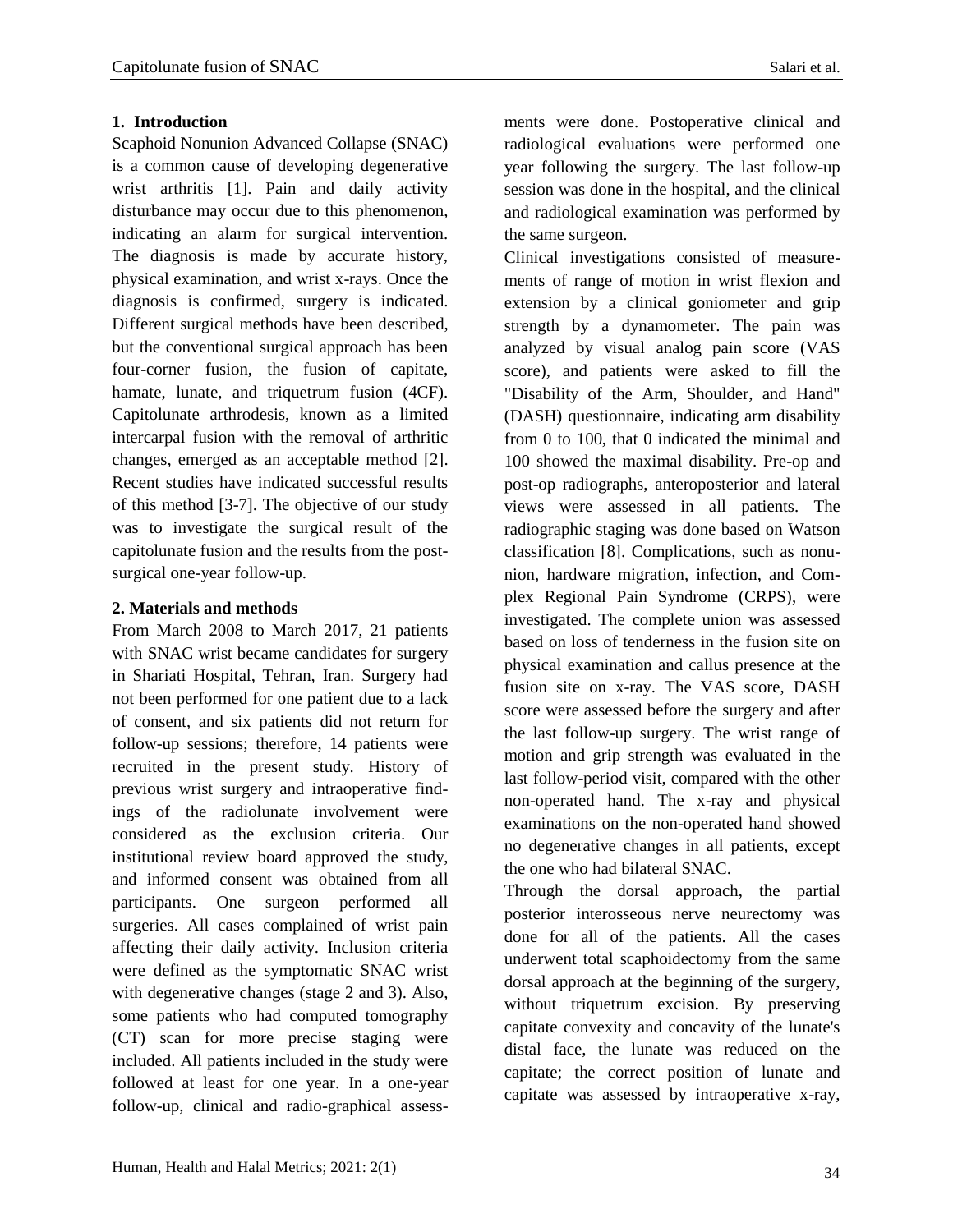and capitolunate fusion was done, using Herbert screws, in the antegrade direction. Whenever possible, the usage of two screws was preferred over one. One screw was applied for one patient and two for the others. In one patient, due to the screw's hamate involvement, the hamate was fused inadvertently; therefore, Lunohamte fusion was performed. Autologous cancellous bone graft from scaphoid was used for packing the capitolunate interval. Radioscapholunate and long radiolunate ligaments were protected during the scaphoid excision.

All the patients followed the same postoperative protocol, using a short arm splint for 8weeks; free wrist movements and strengthening exercises were allowed. The presence of the union was assessed 12 weeks after surgery for all patients.

Wilcoxon test was used for the comparison of the measured parameters before and after the surgery. A P-value of less than 0.05 was considered significant.

## **3. Results and discussion**

Among our patients, 2 (14.3%) were female, and 12 (85.7%) were male, with a mean age of 46.43 (30-60 years). Operated hand in 6 (42.9%) of patients was right, 7 (50%) left, and one (7.1%) was bilateral. Based on Watson classification, five patients (35.7%) were stage 2, and 9 patients (64.3%) were stage3 SNAC wrist. All of the patients had clinical and radiographic signs of capitolunate fusion 12 weeks after the surgery. Although one patient had screw breakage, for which one screw was applied, the union was achieved. It seems that the union process had been continued despite the screw breakage. No intervention was done in this regard due to the absence of signs and symptoms. The average VAS score and DASH score after one year follow-up were 6.5 (4-9), 46.14 (22-62), which decreased to 3.3 (2-7), and 30.43 (18-60), (p-value: 0.003 and 0.005). The mean flexion of the non-operated hand was

56.38 (30-80), and the extension was 61.8 (38- 80). The average flexion and extension of the operated hand after one-year follow-up were 34.30(20-80) and 32.58 (20-60), respectively; this difference was statistically significant (pvalue: 0.013 and 0.021). Mean grip strength in the operated and non-operated hand were 29.69 Kg (22-40) and 44.54 Kg (28-76), respectively (Table1) (p-value  $= 0.011$ ). There was no screw loosening, hardware migration, and further dege-

One patient had Complex Regional Pain Syndrome (CRPS), with pain, swelling, and vasomotor dysfunction in the operated extremity. Nonsteroidal anti-inflammatory drugs (NSAID) and physiotherapy were administered and healed in the final follow-up. No patient experienced a postoperative infection.

nerative changes during the follow-up period.

Considered as one of the most common types of degenerative wrist arthritis [1], scaphoid nonunion advanced collapse (SNAC) is defined as degenerative arthritis with carpal collapse as a result of scaphoid nonunion [9]. The SNAC and Scapholunate Advanced Collapse (SLAC) concept was first introduced in 1984 when Watson and Ballet found 210 wrist arthritis cases by reviewing 4000 wrist x-rays. Watson and colleagues [10] classified the problem into four stages based on the affected area: stage1: the interface between radial styloid and scaphoid junction, Stage 2: the entire radioscaphoid joint, Stage 3: lunate-capitate interface involvement, besides the radioscaphoid joint, stage 4: pan arthritis of the wrist. Pain and osteoarthritis are the main indications for surgery [11]. Finally, advanced degenerative osteoarthritis of the wrist, caused by SNAC, may become symptomatic, and surgical treatment is required in this situation. In our study, only stages 2 and 3 were included, all of them complained of pain during daily activity that caused impaired daily function, and degenerative changes were present in all cases.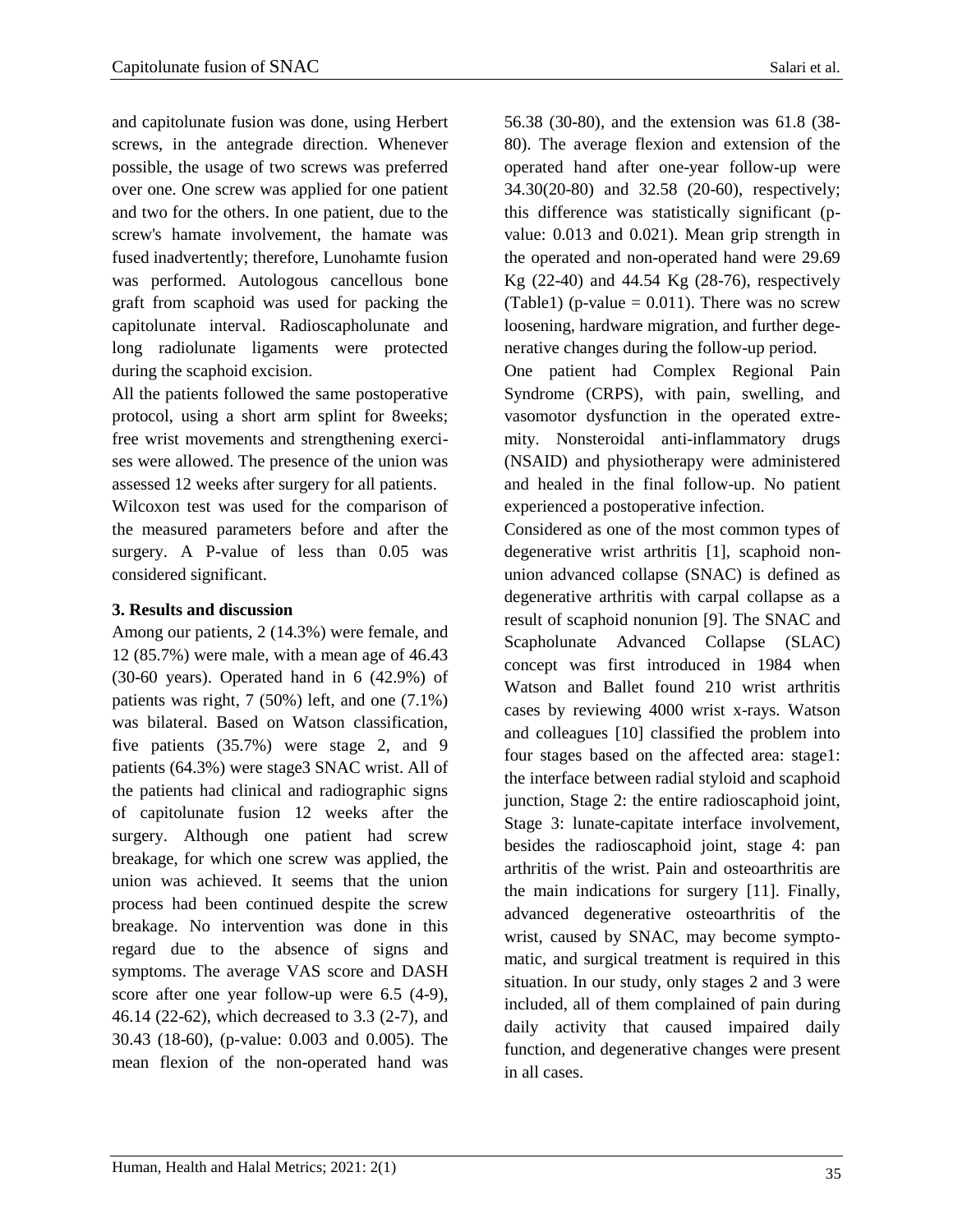| number<br>Patient | Age             | Gender | Stage                 | Operated<br>hand |                      | VAS score             |                      | DASH score            |                          | strength<br>Grip         |                          | Flexion        |                 | Extension                |
|-------------------|-----------------|--------|-----------------------|------------------|----------------------|-----------------------|----------------------|-----------------------|--------------------------|--------------------------|--------------------------|----------------|-----------------|--------------------------|
|                   |                 |        |                       |                  | Pre-<br>$\mathbf{e}$ | Post-<br>$\mathbf{e}$ | Pre-<br>$\mathbf{e}$ | Post-<br>$\mathbf{e}$ | Right                    | Left                     | Right Left               |                | Right           | Left                     |
|                   | $\overline{3}$  | Male   | $\epsilon$            | Right            | 4                    | 7                     | 22                   | $\frac{1}{4}$         | $\overline{\mathcal{E}}$ | 42                       | 28                       | $\overline{c}$ | 25              | 38                       |
| $\mathbf 2$       | 51              | Male   | ξ                     | Right            | 7                    | ξ                     | $\mathcal{S}$        | 23                    | 32                       | 52                       | $\overline{\mathcal{E}}$ | 45             | $\Omega$        | $50\,$                   |
| ω                 | $\mathfrak{S}0$ | Male   | $\epsilon$            | Right            | 5                    | 5                     | $50\,$               | $\Theta$              | $\overline{31}$          | 47                       | 46                       | $\mathcal{L}$  | $\mathfrak{S}0$ | 8                        |
| 4                 | $\overline{31}$ | Male   | 3                     | Right            | ┌                    | $\sim$                | 51                   | 32                    | $\overline{\mathcal{E}}$ | 45                       | 80                       | 80             | $\frac{6}{5}$   | 80                       |
| n                 | $\infty$        | Male   | ξ                     | Right            | ७                    | $\mathbf{\Omega}$     | 54                   | $\overline{24}$       | $\overline{\mathcal{E}}$ | $\overline{4}$           | $\overline{24}$          | $\overline{4}$ | $\overline{29}$ | 47                       |
| ७                 | 50              | Male   | $\mathcal{C}$         | Right            | $\overline{ }$       | S                     | $50\,$               | 32                    | 32                       | 47                       | $\overline{\omega}$      | $\odot$        | $\mathfrak{S}0$ | 80                       |
| ┌                 | 43              | Male   | $\mathbf{\mathsf{u}}$ | Left             | ७                    | $\mathbf{C}$          | 23                   | $\Omega$              | 45                       | 22                       | $\sqrt{2}$               | 42             | $\infty$        | $\overline{\mathcal{E}}$ |
| ∞                 |                 | Male   | ξ                     | Left             | $\infty$             | $\mathbf{\sim}$       | 59                   | 27                    | $\overline{4}$           | $\overline{\mathcal{E}}$ | $\frac{4}{4}$            | $\Omega$       | 8 <sup>o</sup>  | 32                       |
| G                 | 52              | Female | 3                     | Left             | ᡋ                    | Γ                     | $\mathcal{O}$        | $\infty$              | 28                       | 22                       | $\overline{\omega}$      | $\Omega$       | 80              | $\Omega$                 |
| $\Xi$             | $\odot$         | Male   | $\omega$              | Left             | ७                    | $\mathbf{\sim}$       | $\frac{8}{3}$        | 33                    | 45                       | $\overline{4}$           | 46                       | $\Omega$       | 52              | $\Theta$                 |
| $\Xi$             | $\frac{8}{3}$   | Male   | $\mathbf{\Omega}$     | Left             | ७                    | 3                     | $\frac{4}{6}$        | $\overline{31}$       | 76                       | 36                       | 74                       | 28             | $\frac{4}{6}$   | 27                       |
| 12                | 53              | Female | $\mathbf{\sim}$       | Left             | 7                    | $\mathbf{\sim}$       | 55                   | 22                    | $\overline{30}$          | 23                       | $\sqrt{2}$               | 34             | 80              | $\Im$                    |
| 13                | $\odot$         | Male   | $\mathbf 2$           | Left             | ∞                    | $\epsilon$            | $\frac{8}{3}$        | $\overline{c}$        | 42                       | 28                       | $\Im$                    | $\ddot{4}$     | $\mathcal{O}$   | 34                       |
| $\overline{1}$    | 45              | Male   | $\epsilon$            | Right            | 5                    | $\mathcal{C}$         | 25                   | $\overline{18}$       | 32                       | 32                       | $\frac{1}{4}$            | 36             | $\mathcal{S}$   | 35                       |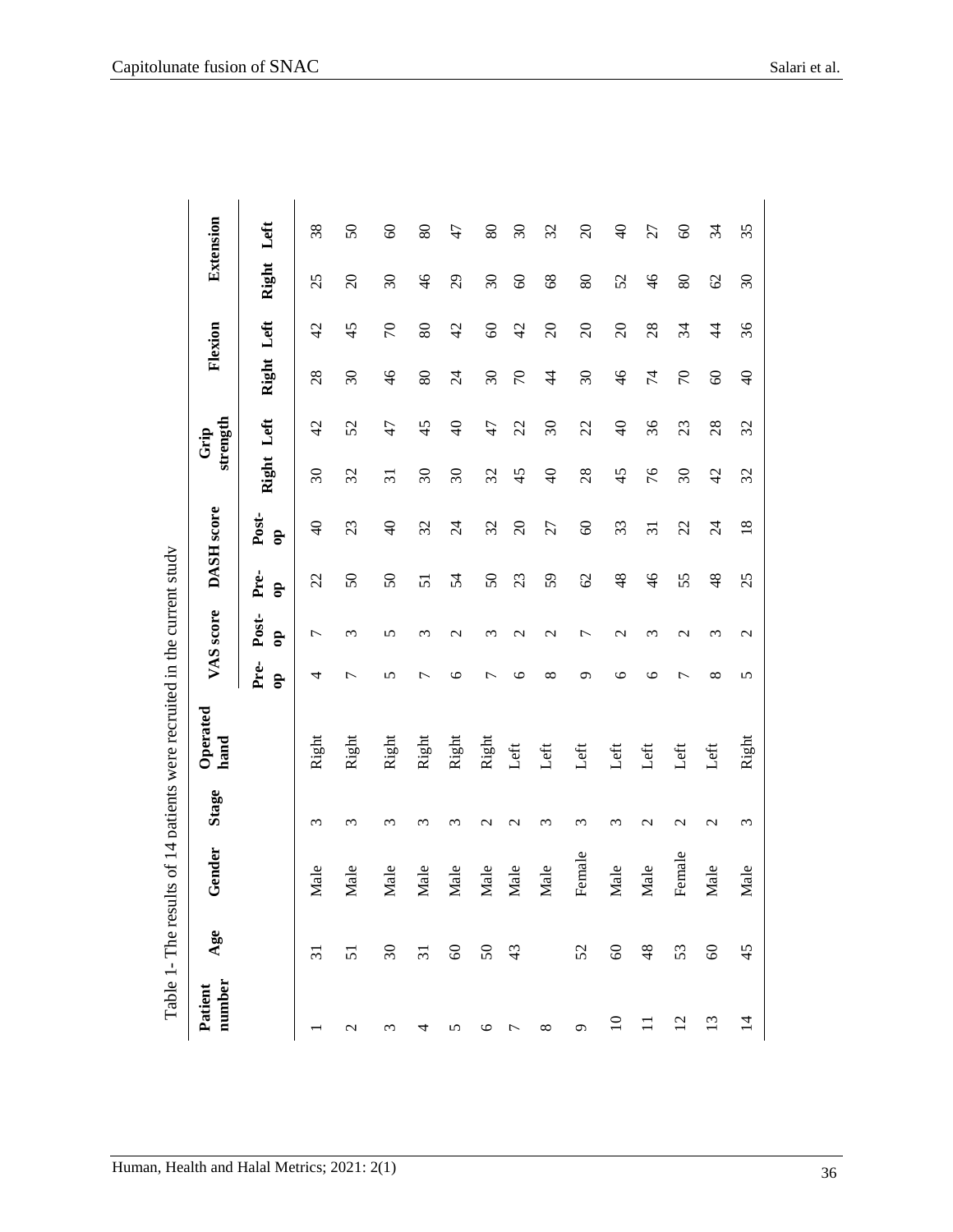Surgical options are excision of the distal scaphoid fragment [12], scaphoid excision with limited intercarpal arthrodesis [13,14], total wrist arthrodesis [15], proximal row carpectomy [14,15], distraction resection arthroplasty [13], fascial implant arthroplasty [14] and radiocarpal arthrodesis [2]. Excision of the distal scaphoid fragment may be necessary for painful wrist arthritis caused by SNAC. According to a study conducted by Malerich and colleagues on 19 patients with SNAC that undergone excision of the distal scaphoid fragment, pain, range of motion, and grip have been improved in all patients, and 13 of 19 cases had complete pain relief [12]; on the other hand, exclusive scaphoidectomy leads to midcarpal joint destabilization, as capitate moves into the gap created by missing scaphoid. The conventional surgical method, first described by Watson and Ballet, includes scaphoid excision and capitate, hamate, lunate, and triquetrum fusion with kwire and distal radius bone grafting, known as the four-corner fusion (4CF) [10]. Giannikas and colleagues indicated proximal scaphoid resection, insertion of one cannulated headless screw from the distal scaphoid to the capitate, and one from the capitate to the lunate without any intervention triquetrum. They reported no nonunion, and 3 of 8 cases had persistent pain [5]. Triquetrum fusion in midcarpal fusion results in helicoidal movement impairment and ulnocarpal impingement in ulnar deviation, and an ulnocarpal gap in radial deviation. According to Hagert and colleagues, the ligament inserting into the triquetrum contains mechanoreceptors [16], thus fusing the triquetrum to the distal row in 4CF results in a disturbance in wrist proprioception and problem in detection of nociceptive stimulations of the wrist; also, painful pisotriquetral joint may occur as a result of triquetrum fusion with the other carpal bones [17]. As an alternative to 4CF, Calandruccio and colleagues presented scaphoid and triquetrum excision with capitolunate arthrodesis by

compression screw fixation [4]. Nonunion occurred in two patients, and the mean flexionextension arc was 53. Our study showed better results regarding both ROM and nonunion rates. Elimination of pain and preservation of a range of motion, as much as possible, are the main goals of the surgery. Hegazy, in 2015 had performed capitolunate arthrodesis for 12 patients with headless compression screws. The study indicated a stable, functional wrist was restored in all cases following the capitolunate arthrodesis [18]. The postoperative gripe strength, flexion, and extension in the study of Hegazy were reported to be  $40.3$  Kg,  $43.2^{\circ}$ , and 32, respectively. The variables mentioned above in Goubier et al. [3] were  $22Kg$ ,  $35^\circ$ , and 29°; moreover, the VAS score in the study of Goubier et al. was reported as 1.25. Our study variables were 29.69 Kg,  $34.3^{\circ}$ , and  $23.58^{\circ}$ , respectively, with a VAS score of 3.3. An optimal functional outcome is obtained by fixing capitate and lunate alignment [19]. In two other case series, capitolunate arthrodesis with complete scaphoid excision performed on 23 patients with a history of SNAC or SLAC reported successful results [3,20]. Like the studies mentioned above, total scaphoidectomy was performed in all of our patients, and the joint destabilization was prevented by capitolunate arthrodesis: the VAS score and grip strength. Based on our findings, the VAS score and DASH score decreased significantly one year after the surgery, demonstrating diminished pain and functional improvement, therefore the main goals are achieved. In this regard, limited wrist arthrodesis is useful, as the painful component is fused and wrist range motion is provided by the intact components of the joint.

Comparing 4CF with capitolunate arthrodesis, neither high-quality evidence nor a definite answer is available. Scorbecea and colleagues, in a cadaveric study, reported an improved range of motion and increased radiolunate contact pressure on capitolunate arthrodesis, compared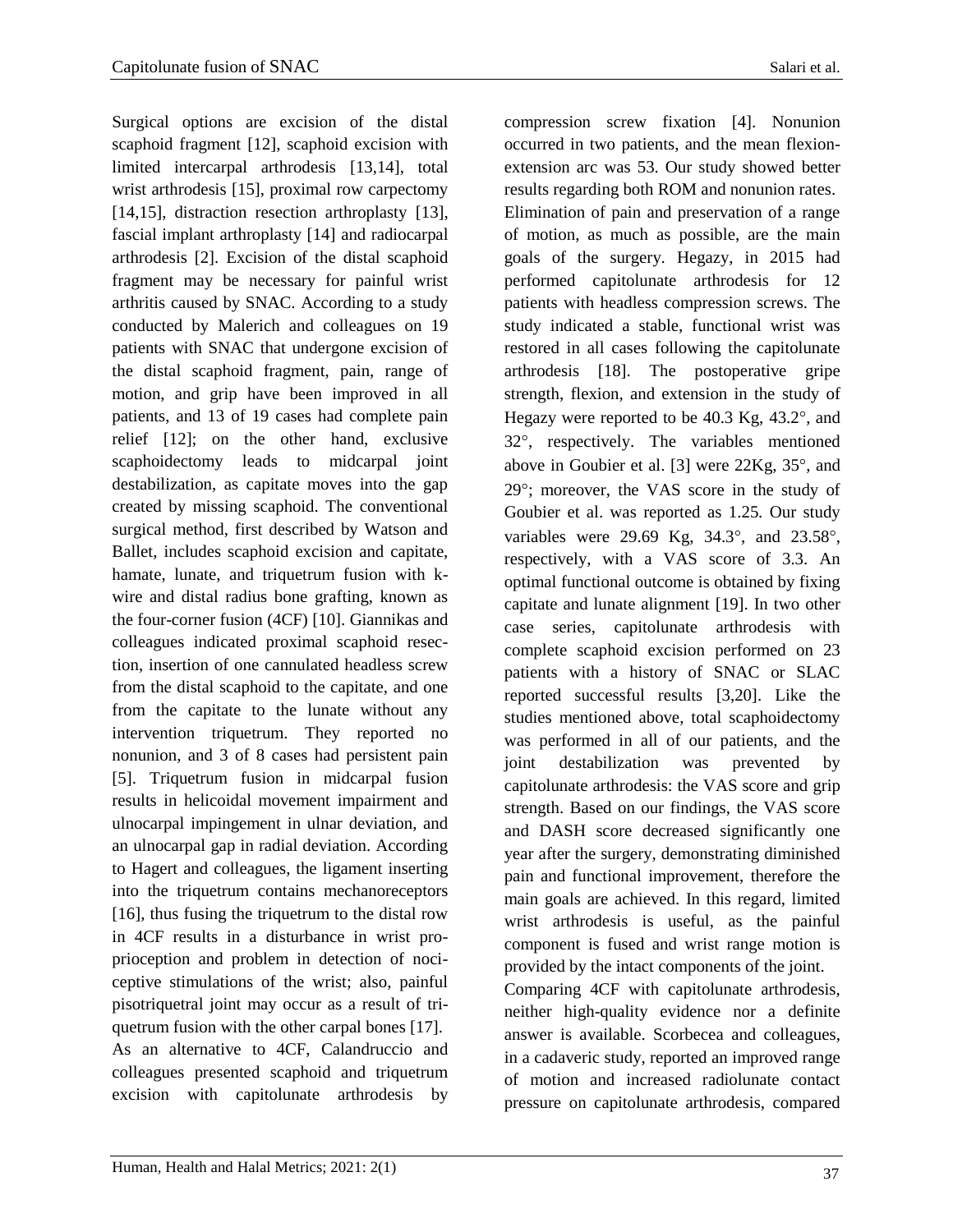with 4CF [21]. In a literature review in 1996, Siegel and Ruby found capitolunate arthrodesis to have a more nonunion rate than 4CF (35% vs. 4%) and a higher rate of complications (62% vs. 26%) [22]. In contrast, Gaston et al. compared 16 cases of capitolunate arthrodesis, with 18 of 4 CF retrospectively. They found no significant difference in ROM, Strength, DASH, and VAS scores between the two groups. There were 2 cases of nonunion in 4CF compared with none in capitolunate arthrodesis [23].

The nonunion rate of capitolunate arthrodesis ranges from 15% to 50% [24]. It is believed that the high rates of nonunion are probably due to inadequate fixation techniques [9,25]. In this regard, recent studies that demonstrated compression techniques with compressive screws placement parallel to the loading axis of capitolunate joint reported significantly lower rates of nonunion, lower or equal, than the rate of nonunion in the 4CF procedure [5-7, 23]. Of note, we used Herbert screws; 2 screws were used in 13 out of 14 cases to provide better stability.

### **4. Conclusion**

Based on our study and other similar reports mentioned above, capitolunate arthrodesis is a well-defined, easy to learn, and reproducible surgery. The fusion is stable by headless compression screws; morbidity is minimal, and the fusion rate is high. Improved post-operation function is obtained because of restoring carpal alignment and height in this procedure; therefore, it could be considered an acceptable alternative to 4CF due to lower complications and improved wrist function.

### **5. Conflict of interest**

The authors declare no conflict of interest.

#### **References**

1. Watson HK, Ryu J, Akelman E. Limited triscaphoid intercarpal arthrodesis for rotatory subluxation of the scaphoid. The Journal of Bone & Joint Surgery. 1986; 68(3): 345-349.

2. Ashmead D, [Watson](https://www.sciencedirect.com/science/article/abs/pii/0363502394901775#!) HK, [Damon](https://www.sciencedirect.com/science/article/abs/pii/0363502394901775#!) C, [Herber](https://www.sciencedirect.com/science/article/abs/pii/0363502394901775#!) S, [Paly W.](https://www.sciencedirect.com/science/article/abs/pii/0363502394901775#!) Scapholunate advanced collapse wrist salvage. [Journal of Hand Surgery.](https://www.sciencedirect.com/science/journal/03635023) 1994; 19(5): 741- 750.

[https://doi.org/10.1016/0363-5023\(94\)90177-5](https://doi.org/10.1016/0363-5023(94)90177-5)

3. Goubier JN, Teboul F. Capitolunate arthrodesis with compression screws. Tech Hand Upper Extremity Surgury. 2007; 11(1): 24-28. https://doi.org/10.1097/BTH.0b013e31802caa87

4. Calandruccio JH, [Gelberman](https://www.sciencedirect.com/science/article/abs/pii/S0363502300296652#!) RH, [Duncan](https://www.sciencedirect.com/science/article/abs/pii/S0363502300296652#!) SFM, [Goldfarb](https://www.sciencedirect.com/science/article/abs/pii/S0363502300296652#!) CA, [Pae](https://www.sciencedirect.com/science/article/abs/pii/S0363502300296652#!) R, [Gramig](https://www.sciencedirect.com/science/article/abs/pii/S0363502300296652#!) W. Capitolunate arthrodesis with scaphoid and triquetrum excision. The Journal of Hand Surgery. 2000; 25(5): 824-832. <https://doi.org/10.1053/jhsu.2000.16364>

5. Giannikas D, [Karageorgos](https://pubmed.ncbi.nlm.nih.gov/?term=Karageorgos+A&cauthor_id=20031996) A, [Karabasi](https://pubmed.ncbi.nlm.nih.gov/?term=Karabasi+A&cauthor_id=20031996) A, [Syggelos](https://pubmed.ncbi.nlm.nih.gov/?term=Syggelos+S&cauthor_id=20031996) S. Capitolunate arthrodesis maintaining carpal height for the treatment of SNAC wrist. Journal of Hand Surgury (European Volume). 2010; **35**(3): 198-201.

https://doi.org[/10.1177/1753193409352280](https://doi.org/10.1177/1753193409352280)

6. Delclaux S, [Rongières](https://pubmed.ncbi.nlm.nih.gov/?term=Rongi%C3%A8res+M&cauthor_id=23953276) M, [Aprédoaei](https://pubmed.ncbi.nlm.nih.gov/?term=Apr%C3%A9doaei+C&cauthor_id=23953276) C[,](https://pubmed.ncbi.nlm.nih.gov/?term=Bonnevialle+N&cauthor_id=23953276) [Bonnevialle](https://pubmed.ncbi.nlm.nih.gov/?term=Bonnevialle+N&cauthor_id=23953276) N, [Bonnevialle](https://pubmed.ncbi.nlm.nih.gov/?term=Bonnevialle+P&cauthor_id=23953276) P, [Mansat](https://pubmed.ncbi.nlm.nih.gov/?term=Mansat+P&cauthor_id=23953276) P. Capitolunate arthrodesis: 12 patients followed-up an average of 10 years. [Chirurgie de la Main.](https://www.researchgate.net/journal/Chirurgie-de-la-Main-1297-3203) 2013; 32(5): 310-316.

https://doi.org[/10.1016/j.main.2013.07.002](http://dx.doi.org/10.1016/j.main.2013.07.002)

7. Ferreres A, Garcia-Elias M, Plaza R. Long-term results of lunocapitate arthrodesis with scaphoid excision for SLAC and SNAC wrists. Journal of Hand Surgury (European Volume). 2009; 34(5): p.603-608.

[https://doi.org/10.1177/1753193409105683](https://doi.org/10.1177%2F1753193409105683)

8. Vender MI, [Watson](https://pubmed.ncbi.nlm.nih.gov/?term=Watson+HK&cauthor_id=3611645) HK, [Wiener](https://pubmed.ncbi.nlm.nih.gov/?term=Wiener+BD&cauthor_id=3611645) BD, [Black](https://pubmed.ncbi.nlm.nih.gov/?term=Black+DM&cauthor_id=3611645) DM. Degenerative change in symptomatic scaphoid nonunion. Journal of Hand Surgury (American Volume). 1987; 12(4): 514-519. https://doi.org[/10.1016/s0363-5023\(87\)80198-3](https://doi.org/10.1016/s0363-5023(87)80198-3)

9. Krakauer JD, Bishop AT, Cooney WP. Surgical treatment of scapholunate advanced collapse. Journal of Hand Surgury (American Volume). 1994; 19(5): 751-759.

https://doi.org/10.1016/0363-5023(94)90178-3.

10.Watson HK, Ballet FL. The SLAC wrist: scapholunate advanced collapse pattern of degenerative arthritis. Journal of Hand Surgury (American Volume). 1984; 9(3): 358-365. https://doi.org[/10.1016/s0363-5023\(84\)80223-3](https://doi.org/10.1016/s0363-5023(84)80223-3)